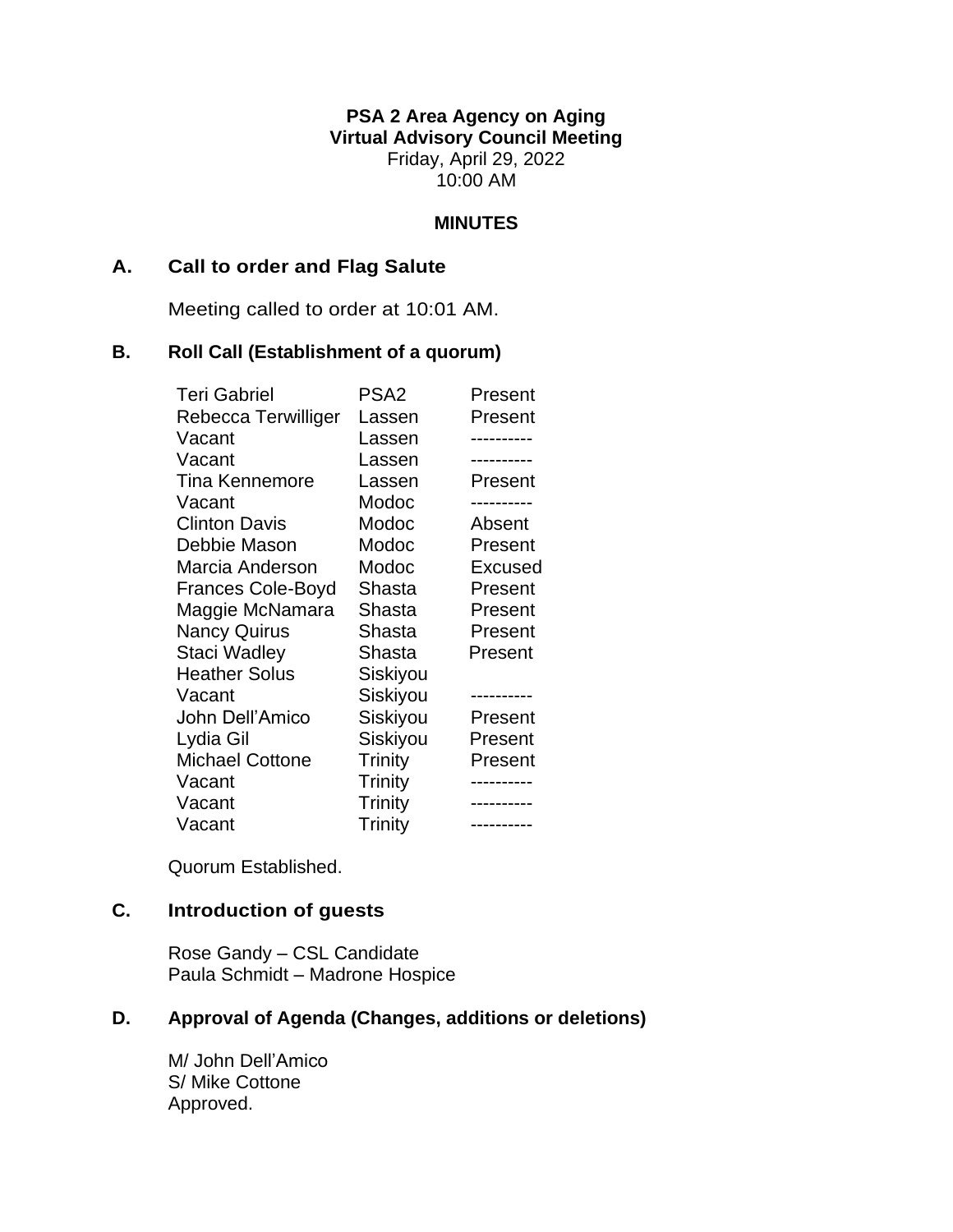# **E. Approval of Virtual Meeting Minutes – March 25, 2022**

M/ John Dell'Amico S/ Maggie McNamara Abstain/ Nancy Quirus Approved.

# **F. Open Session / Announcements**

(Opportunity to hear comments from the community and for announcements)

Frances Cole-Boyd– Mountain Vistas had a presentation for residents on fire safety.

Maggie McNamara – Kool April Nights is happening in Redding. Tonight is the cruise with lots of classic cars along the parade route.

# **G. Reports:**

**Chairman's Report** – Nancy Quirus, Vice-Chair

• Update on Advisory Council Activities

Teri – Report out of Advisory Council activities at the last Executive Board meeting.

• Advisory Council Membership Report

Vacancies in Lassen (2), Modoc (2), Siskiyou (1), Trinity (3). There were two inquiries via the website from Trinity and Modoc. The interested parties were not able to attend this meeting, but hopefully will be able to come to a future meeting.

Teri – We have revamped the Advisory Council notice for publication in newspapers and on the PSA2 Facebook page to get the word out about the need for Advisory Council members.

# **TACC Report** – Marcia Anderson

• Update on Recent TACC Activities

Topics from the last TACC meeting included Elder Abuse Multi-Disciplinary Team (MDT) meetings which include Adult Protective Services and other entities, the Master Plan on Aging, California Senior Legislature, Senior Rally Day, scheduling of upcoming meetings, Commission on Aging, and California Association of Area Agencies on Aging (C4A). Next TACC meeting is on May 2<sup>nd</sup>.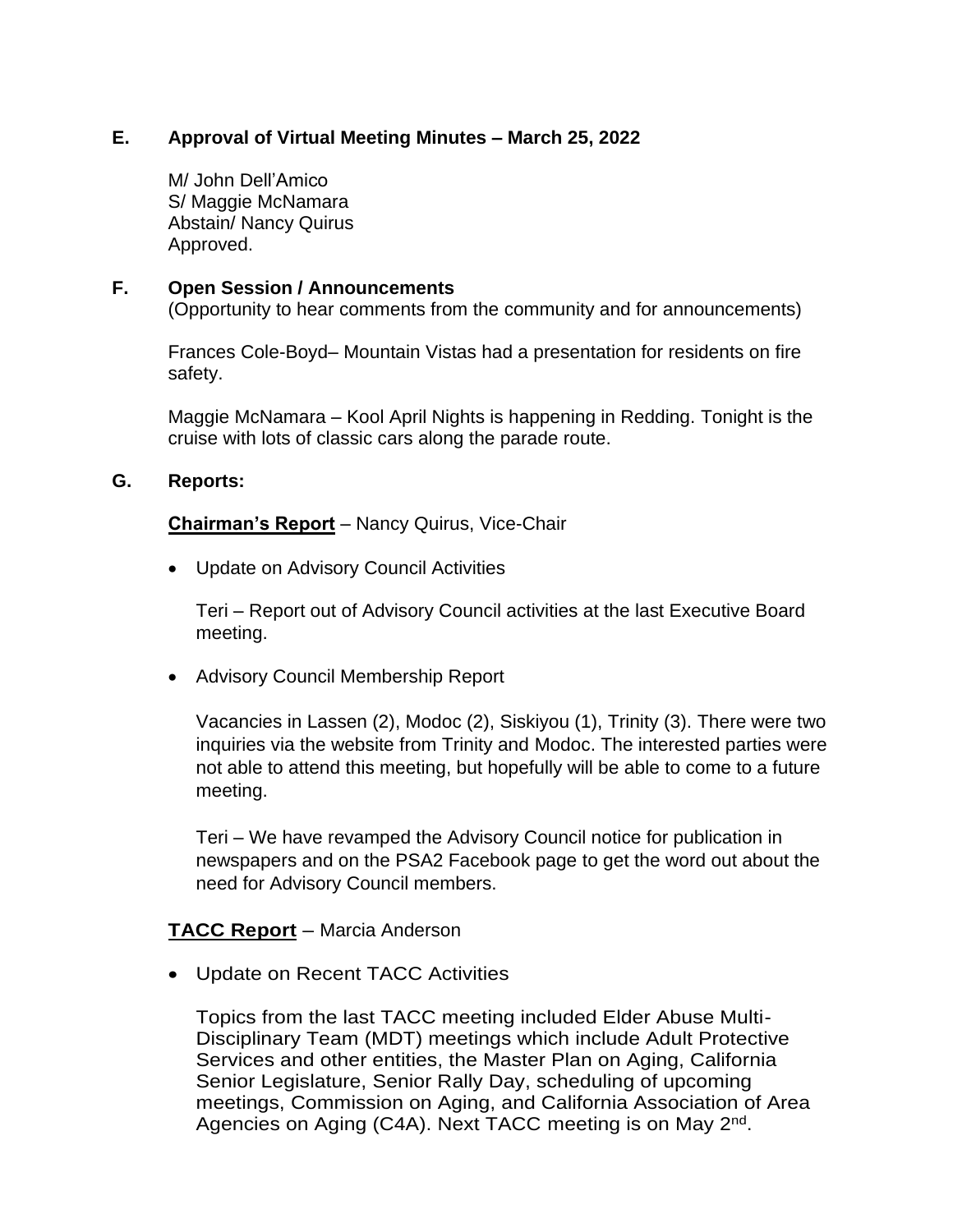PSA2 ADCO Chairman usually attends the TACC. If anyone wants to attend the May meeting, Marcia did provide the links in her report, and Teri can forward that information. The TACC meetings are virtual. Nancy may be able to attend the TACC meeting on May 2<sup>nd</sup>.

### **California Senior Legislature Report** – Teri Gabriel

• CSL Election Outcome

There is an item on today's agenda to consider the election of a candidate for CSL Assemblymember. Rose Gandy is the candidate. The Chair or Vice-Chair may declare by acclamation that the candidate is appointed. Teri will report to the Commission on Aging that the candidate has been appointed. Newly elected CSL representatives will be sworn in at the annual legislation session in October. At this time, it is still expected to be virtual.

# **Nutrition Report** – Nancy Quirus, Vice-Chairman & Lydia Gill

• Update on CalFresh Healthy Living Program

Nancy Quirus – Food Security/Insecurity is a real issue here in California among our older adult population. Being on a fixed income is much more difficult during a period of inflation. USDA has developed a new concept called Nutrition Security that will impact the CalFresh Healthy Living program. Nutrition Security includes food security, access to food, quality of the diet, and equity in access to food. Nutrition Security is also tied to an adjustment in the CalFresh Healthy Living benefit. USDA will reevaluate the Thrifty Food Plan, which is the basis for establishing the amount of benefits that people receive. The Thrifty Food Plan has been in place for decades, but has not been updated since 2006. There have been changes in the dietary guidelines, and the price of food has increased significantly. The Biden administration has been tasked with updating the Thrifty Food Plan so that it is more realistic and practical. A family of four gets \$121 in CalFresh benefits per month. During the pandemic there were additional benefits provided. CalFresh benefits were increased to \$240. Supply factors also led to increased food prices. The post-pandemic food allowance per person was \$133 for a family of four. The adjusted benefit should bump that figure up when it is calculated in June, to impact benefits starting in September through next year. Food security means having enough calories to survive. Nutrition Security means having the right calories and nutrients to promote well-being and reduce the incidence of chronic disease.

Lydia Gill – We know that Dollar General is coming to Tulelake. We are hoping that it will include a grocery section because they do accept EBT. The Produce and Protein program is amazing and a lot of people in Tulelake are taking advantage of this needed benefit. I wanted to attend the TEACH meeting because 3% of their budget goes to the Tulelake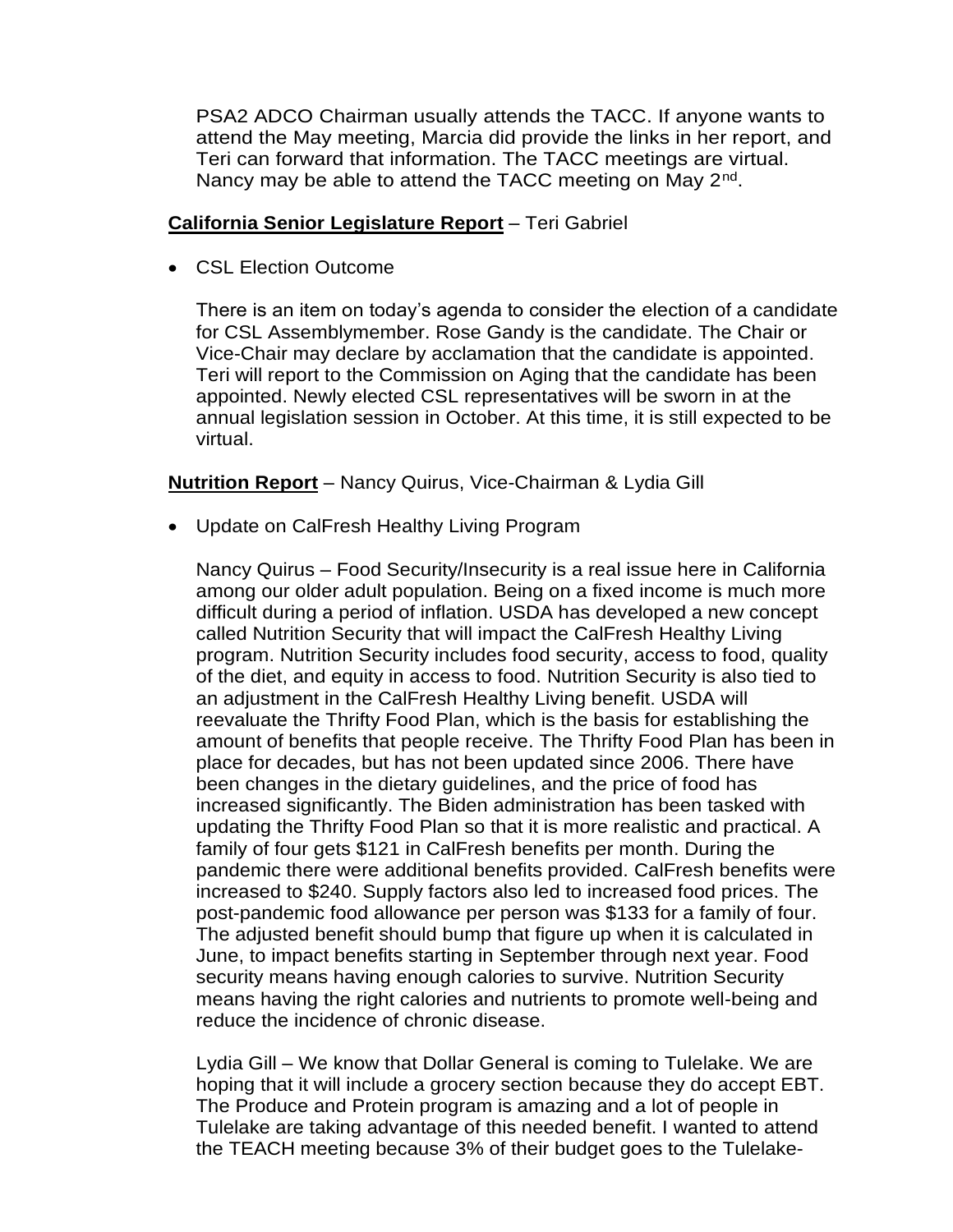Newell Family Resource Center, but they do not have virtual meetings because they are private. I told Carrol that if I needed to find out anything, I will meet with Kelly to get the information. USDA is showing more interested in people getting enough food, especially in outlying areas like Tulelake. California Human Development came to my street fair and met with the City Council and the Mayor Pro Tem, and with me and Tim Bowen, and gave us three \$1000 scholarships for Tulelake High School students. Nutrition is getting better in Tulelake.

Nancy – Center for Healthy Communities' is working on identifying food deserts in the Northstate.

Lydia – Seniors are having difficulty keeping a garden due to the water situation.

Teri – Senior Farmers Market program is back after being in hiatus during the pandemic. We do not know how many we will get until they arrive. They will be distributed through our contracted service providers. Trinity does not have an authorized farmers market at this time. Teri will send the information to Mike to discuss with Public Health.

#### **Mental Health Services Act (MHSA) Report**

• Update on Each County's MHSA Services Activities

Teri – Shasta County has announced their next quarterly workgroup meeting at the Redding Teen Center on Churn Creek Rd next to the Dollar Tree on May 11<sup>th</sup> at 10:00AM. The workgroup provides input for Shasta County mental health programs and services. Advisory Council members are encouraged to attend.

# **Food Access Report** – Staci Wadley

• Update on Food Bank and Food Access Activity

Staci – We think of food security as surviving and nutrition security as thriving. Sometimes the foods that we get are focused on surviving rather than thriving. We applied for a grant for food banks that is meant for rural, remote counties for a consultant to help us do a needs assessment on current services and where we are not reaching. Hopefully we will receive that funding. We have already received some proposals from consultants who work with food banks and are looking forward to what we might learn.

Nancy – Michelle Harris shared the work being done on a flyer that shows where senior can access prepared meals in counties. The older adult meal flyer is on the PSA2 Facebook page. How can we distribute this to ensure that seniors are aware of this information and it reaches as many older adults as possible? If you have ideas, please share them with Nancy. Staci – We go around to some of the trailer parks that are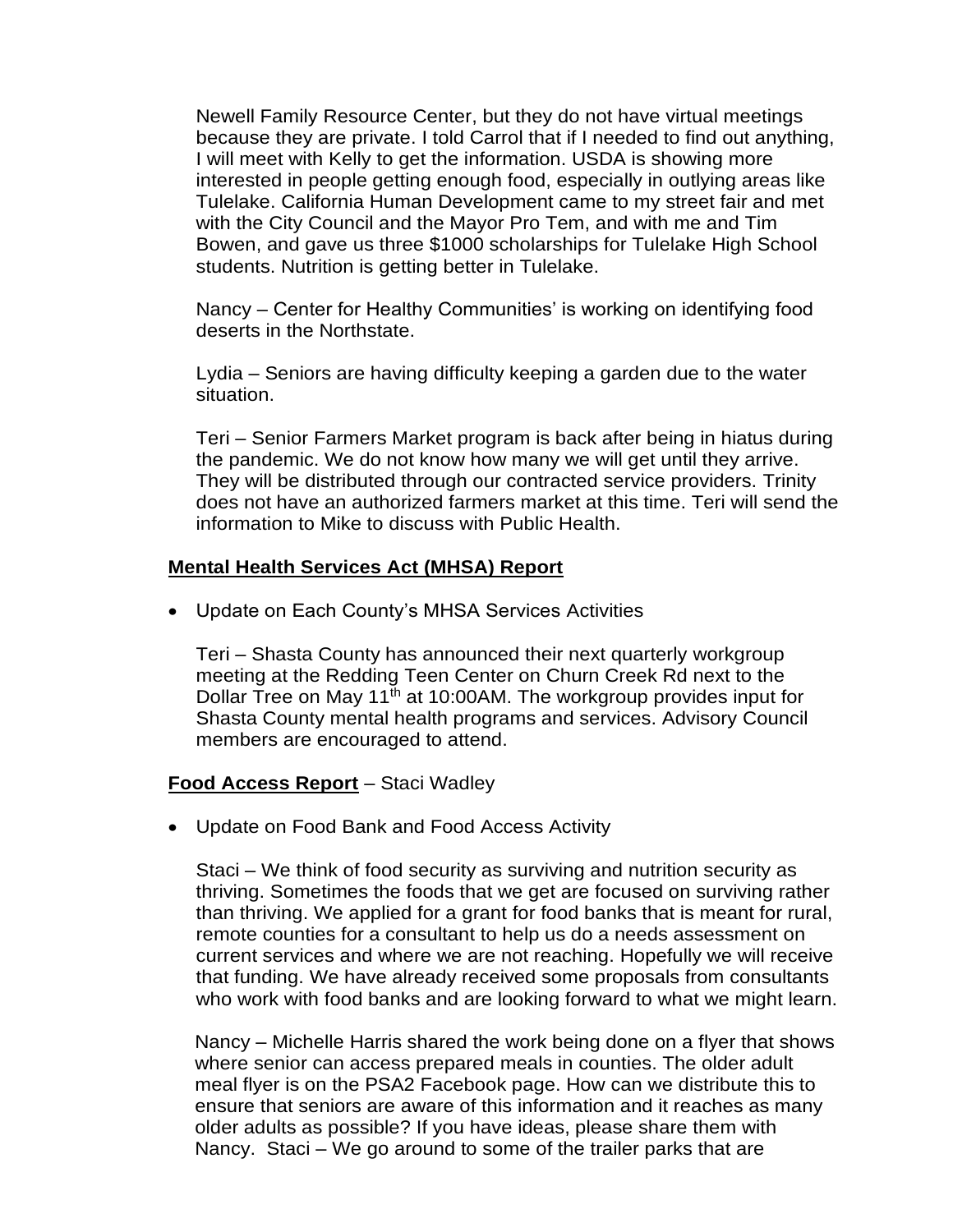frequented by or have senior residents. We will also let people know when we have food distributions. Maggie – What about casinos? A lot of seniors go to casinos. Teri – Libraries are another good place to distribute. Beauty school, post offices, and restaurants may also be options.

### **Director's Report** – Teri Gabriel, Executive Director

• Update on Program Services during COVID-19 pandemic

Having conversation with nutrition programs regarding reopening plans. They do have to work with their Registered Dietician to develop policies and procedures for their programs. They also need to run their plans through their local Public Health. Happy Camp and Alturas have already reopened.

HICAP continues to advertise. HICAP contacted 295 new clients between September and March. 1,220 clients were served. During Medicare open enrollment, 834 clients were served.

Ombudsman continues to visit facilities now that they ae allowed back

Continue to work with service providers to expand services in their communities. ARPA funding is available until 2024.

• Draft FY 2022/2023 Area Plan Update

Area Plan Update is in your packet. It was presented to approved by the Executive Board at the last meeting. Included two revised objectives for caregiving and the news brief to be included in the HICAP newsletter. Following Executive Board approval, transmittal letter will be signed by Executive Board Chair and Advisory Council Chair/Vice-Chair. Area Plan update is due to the state by May  $1<sup>st</sup>$ .

• Report on Dignity at Home Fall Prevention Program

Program has been completed. Served 103 individuals. 159 reached out but not all were qualified because it was income-based. The income criteria are expected to be eliminated for the new cycle. Average age of those served was 72. Nine were served under 60. The average rating in the survey was 4.5 out of 5. Top devices were grab bars, grab and reach tools, toilet seat risers, and toilet safety frames. We were able to add electric reclining 15 lift chairs to the list. We marketed through radio ads, mailers, television, Adult Protective Services and In-Home Supportive Services, Facebook, word of mouth, and flyers that were distributed. Comments include "Thanks you so much for everything….", "My husband says he can get up now without hurting." We look forward to offering this program again in July.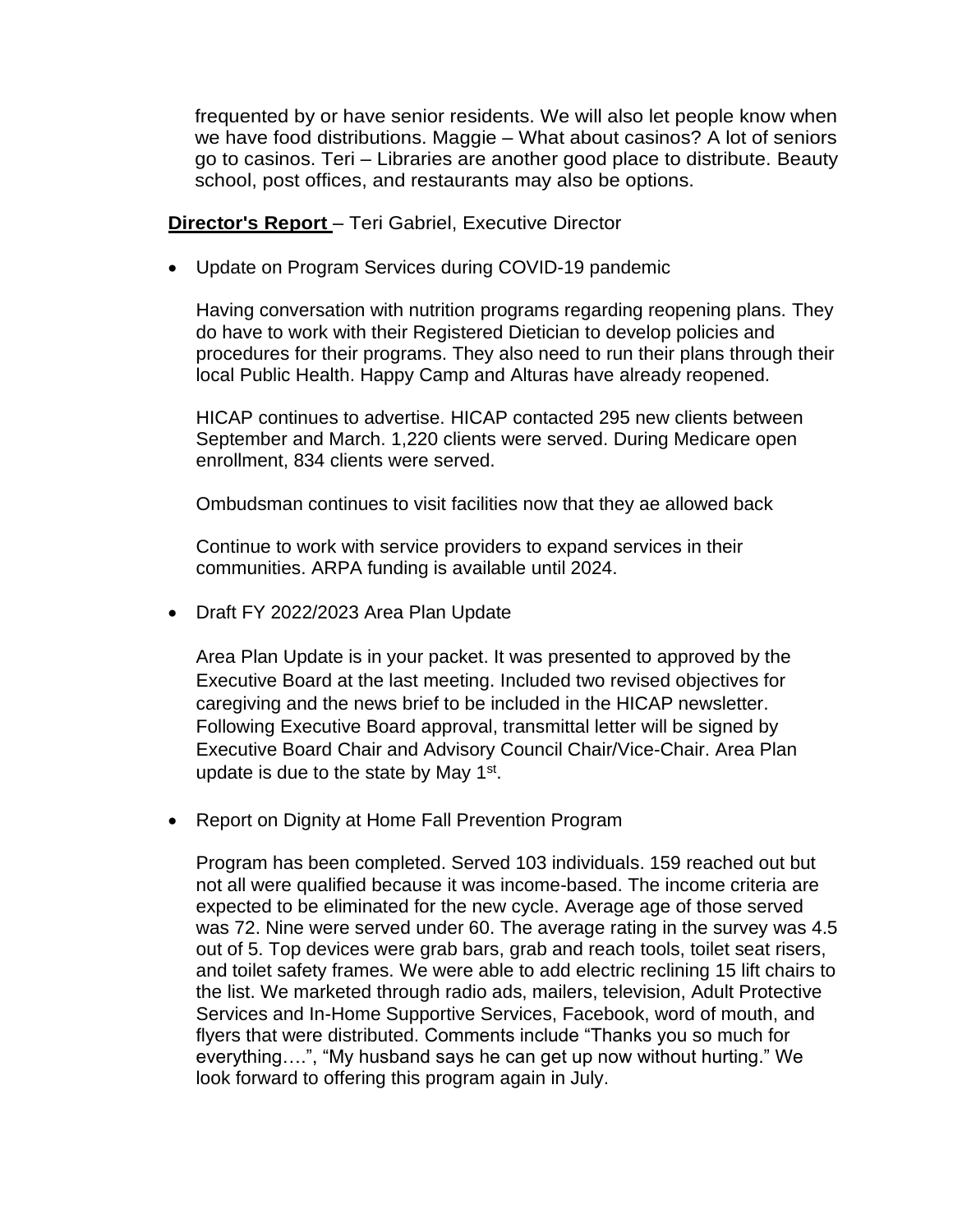• Update on PSA2 Direct Service Senior Nutrition Programs

Trinity - still working on an agreement with Dignity Health. We have a Program Coordinator on board and when ready will start reaching out to potential participants. We have volunteers who have come forward for the program.

Lassen – Dine Around Town program. Met with the Registered Dietician and working on finalizing menu items and ensuring that they meet dietary guidelines. Working with Lassen County to fill the program coordinator position for that program.

• Update on Master Plan for Aging Initiatives

Hubs and Spokes concept will be dissolving. California State University – Sacramento did an evaluation of the data they received, and it indicated that the Hubs and Spokes concept was very confusing for the stakeholders involved. They have also put a hold on any reassignment of Area Agencies on Aging. They have presented some scenarios of how these could be structure, but more discussion is needed. We continue to work with the Disability Advocacy Network and PSA3 to identify shortfalls and challenges in rural areas.

We continue to work with CalAIM project. Area Agencies on Aging were contacted to see if they are interested in providing services through this program to provide enhanced care management and community support services.

The Association of Area Agencies on Aging is hosting their annual conference, which will be in-person with a virtual option for a handful of session. The conference is May 11<sup>th</sup>-13<sup>th</sup> in Glendale.

• Other Agency Activity

May meeting is just before Memorial Day weekend.

Senior Rally Day – May  $3<sup>rd</sup>$ , 2022. This is virtual and it is free.

Older Americans Month is in May. We send the proclamation to each of our counties for the BOS in each county to adopt. If there are Advisory Council members who are interested in attending BOS meetings to accept the proclamation, please let Teri know. Shasta is looking for someone to accept the proclamation on May 17th or May 31<sup>st</sup>.

Discussion of May meeting, possibility of resuming in person meetings. There is a possible telecommuting location in Siskiyou County. Decided to continue meeting virtually for now and discuss options going forward.